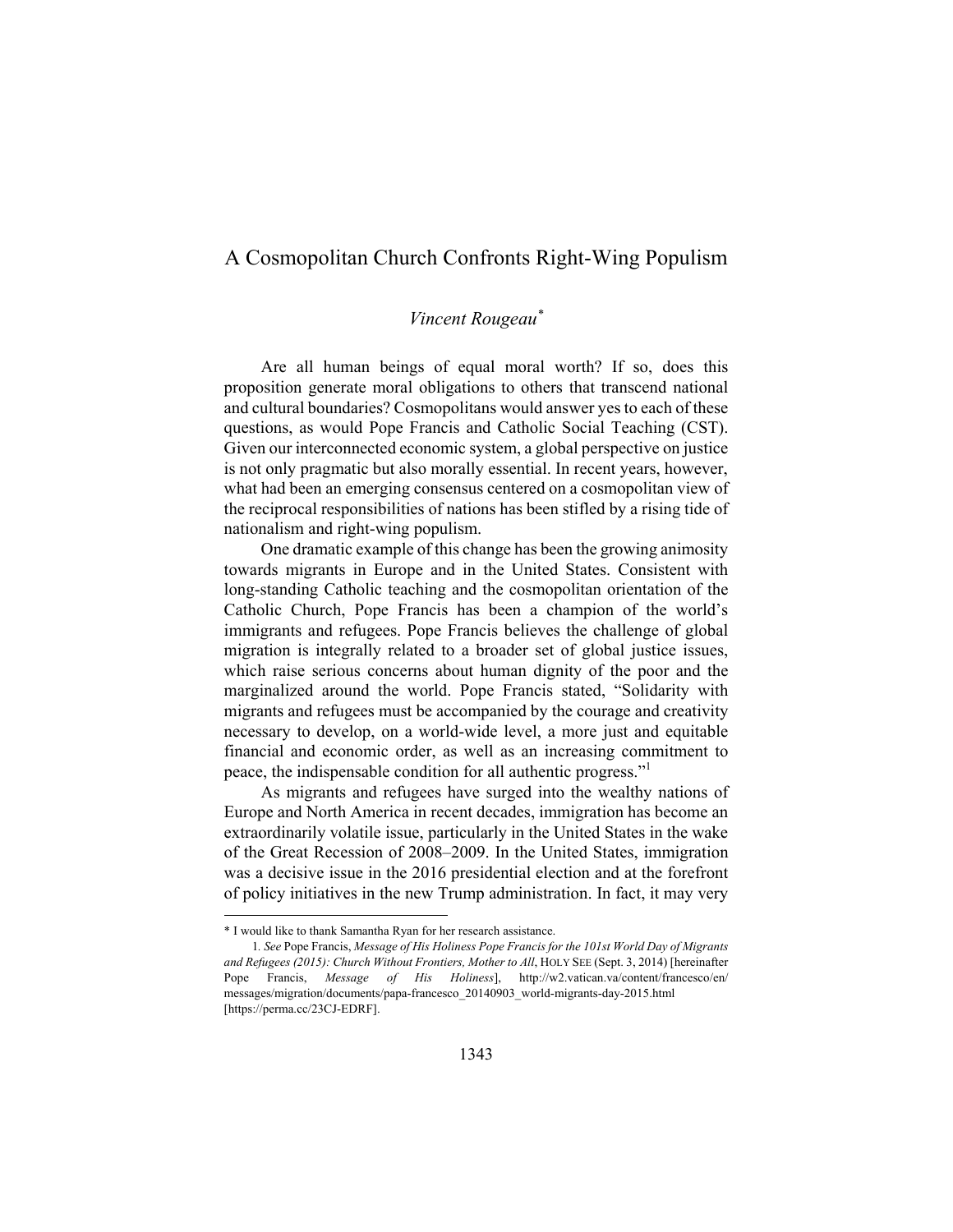well be the primary issue that continues to inflame America's internal political and cultural fissures for the foreseeable future. President Trump's election is already testing the nation's cohesion in ways that have not been seen in decades, and to some extent, since the mid-nineteenth century.

President Trump has thrown down the gauntlet he campaigned on and is now governing from a position of right-wing populism. Although there are several ways to define populism, typically populism sets a unified "people" against a corrupt, morally bankrupt "elite." "Populism . . . is a particular *moralistic imagination of politics*, a way of perceiving the political world that sets a morally pure and fully unified but . . . ultimately fictional—people against elites who are deemed corrupt or in some other way morally inferior."<sup>2</sup> Right-wing populism brings forth some additional features:

Right-wing populism adds a second antagonism of 'us versus them' to this constellation as well as a specific style of political communication. Firstly, based on a definition of the people as culturally homogenous, right-wing populists juxtapose its identity and common interests, which are considered to be based on common sense, with the identity and interests of 'others,' usually minorities such as migrants, which are supposedly favored by the (corrupt) elites. Secondly, right-wing populists strategically and tactically use negativity in political communication. Tools range from the calculated break of supposed taboos and disrespect of formal and informal rules (e.g., 'political correctness') to emotional appeals and personal insults.<sup>3</sup>

President Trump's political ideology resembles charismatic rightwing populist movements in early twentieth century Germany and Italy, and inasmuch as a "playbook" for right-wing populism exists, he appears to be following it very closely. David Frum's recent piece in *The Atlantic*  offers some perspective on how President Trump is an heir to those movements, although cloaked in a twenty-first-century guise.<sup>4</sup> President

 <sup>2.</sup> JAN-WERNER MÜLLER, WHAT IS POPULISM 19–20 (2016).

 <sup>3.</sup> Thomas Greven, *The Rise of Right-Wing Populism in Europe and the United States*, FRIEDRICH EBERT STIFTUNG 1 (May 2016), http://www.fesdc.org/fileadmin/user\_upload/ publications/RightwingPopulism.pdf [https://perma.cc/2VE6-PV8L]. Similar definitions have been offered by John Judis. *See generally* JOHN B. JUDIS, THE POPULIST EXPLOSION: HOW THE GREAT RECESSION TRANSFORMED AMERICAN AND EUROPEAN POLITICS 15 (2016) (explaining how right-wing populists cater to people by accusing left-wing groups "of coddling a third group, which can consist . . . of immigrants, Islamists, or African American militants").

<sup>4</sup>*. See* David Frum, *How to Build an Autocracy*, ATLANTIC MONTHLY, Mar. 2017, at 48, https://www.theatlantic.com/magazine/archive/2017/03/how-to-build-an-autocracy/513872/ [https:// perma.cc/AC2J-X547] (explaining how "Trump is poised to mingle business and government with an audacity and on a scale more reminiscent of a leader in a post-Soviet republic than anything ever before seen in the United States").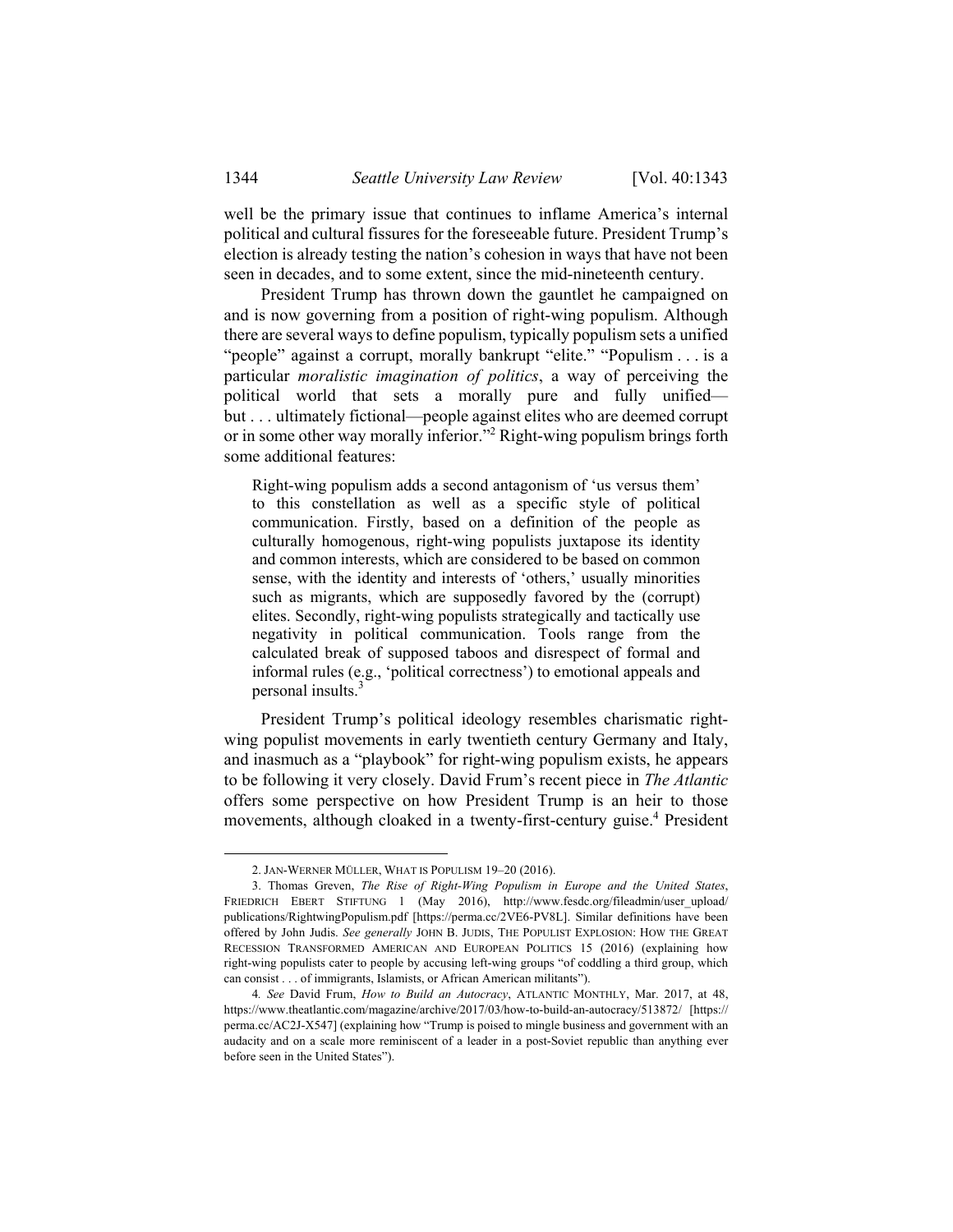Trump's pledge of "America First" in his inaugural address established an ideological position that requires defining internal and external "others"—those who are not part of the nation, who do not serve the nation's interest, or who are the nation's enemies.<sup>5</sup> It was hardly surprising that one of his first official acts as president was to sign an executive order immediately barring entry of immigrants from seven predominantly Muslim countries that he had deemed "detrimental to the interests of the United States."6

President Trump's political movement in its current form is less explicitly ethnically nativist than the nationalist and populist movements of the 1930s—after all, ethnically, who exactly is American? But those elements are clearly present in similar movements in Europe and elsewhere around the world, and it is only a matter of time before more explicit nativism—long present in American culture and history—emerges from the Trump White House. This nativism is already quite explicit among many of President Trump's supporters and advisors.<sup>7</sup>

Although American Christian religious conservatives offered overwhelming support to President Trump in the presidential election, President Trump's political movement, and right-wing populism around the world more generally, is mainly secular*.* President Trump curried favor with Christian conservatives by promising to appoint judges with a prolife and "religious freedom" agenda—a promise that he seems committed to keep—but the religious right cynically offered its support notwithstanding the rest of his views. It appears that religion has little influence in President Trump's life, despite a few meager attempts $8$  to demonstrate it during the presidential campaign. His wholesale

 <sup>5</sup>*. Inaugural Address: Trump's Full Speech*, CNN (Jan. 21, 2017, 9:21 AM), http://www.cnn.com/2017/01/20/politics/trump-inaugural-address/ [https://perma.cc/9FKZ-EG6G]; *see also* Jena McGregor, *In His Dark "America First" Inaugural Speech, Trump Has a Message for the World*, WASH. POST (Jan. 20, 2017), https://www.washingtonpost.com/news/on-leadership/ wp/2017/01/20/in-his-dark-america-first-inaugural-speech-trump-had-a-message-for-the-world [https://perma.cc/3T54-VBQ5].

 <sup>6.</sup> Exec. Order No. 13,769, 82 Fed. Reg. 8,977 (Jan. 27, 2017).

 <sup>7.</sup> The most prominent of whom is Stephen Bannon. Bannon's association with the Breitbart organization, long known for its sympathetic coverage of alternative right-wing and white nationalist groups, has drawn intense criticism and concern from organizations such as the Anti-Defamation League. *See Stephen Bannon: Five Things to Know*, ANTI-DEFAMATION LEAGUE, http://www.adl.org/ sp/stephen-bannon-backgrounder/bannon-backgrounder.html [https://perma.cc/FE43-WAW5].

 <sup>8.</sup> Trump revealed his unfamiliarity with the Bible when he attempted to cite to "Second Corinthians" while speaking to a religious crowd at Virginia's Liberty University, saying "Two Corinthians." *See* Blake Hounshell, *Trump Bungles Bible Reference at Liberty University*, POLITICO (Jan. 18, 2016, 11:44 AM), http://www.politico.com/story/2016/01/trump-liberty-university-bible-217938 [https://perma.cc/GJ53-CMFA]; *see also* Jonathan Merritt, *Trump's Bible Fail*, ATLANTIC (Apr. 15, 2016), https://www.theatlantic.com/politics/archive/2016/04/trumps-bible-fail/478425/ [https://perma.cc/NU9L-GP3F].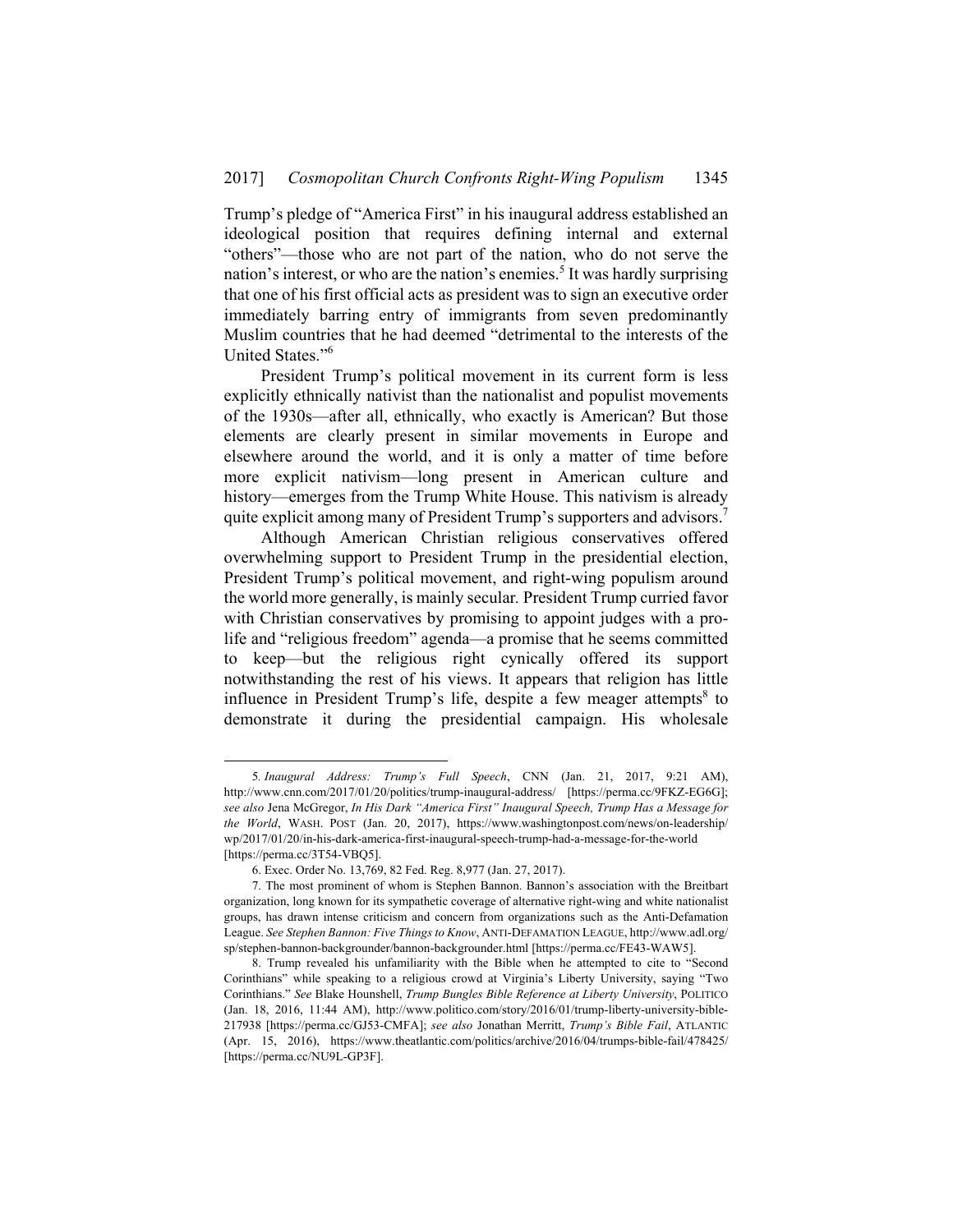demonization of Islam also suggests that he is incapable or unwilling to distinguish religious extremism from genuine religious commitment. Yet, key Christian evangelical leaders vouched for President Trump's Christian commitment, despite his obvious lack of any lived faith commitment in his adult life.<sup>9</sup> Many religious conservatives are invested in a worldview that pits the "Christian" West against Islam in an apocalyptic confrontation, something I will discuss in more detail. President Trump's right-wing populism provides the perfect vehicle for gathering support for this battle, regardless of whether that support is coming from a place of religious conviction.10

As a right-wing populist leader of a major world power, President Trump stands in sharp, jarring contrast to the emergence of Pope Francis as one of the preeminent global moral leaders of our time. Pope Francis's leadership of the Roman Catholic Church has drawn new attention to the philosophical commitments of CST and to the longstanding position of Catholicism as a global faith, at a time when globalism and pluralism have become suspect. Pope Francis's theological and philosophical commitments embrace a cosmopolitan vision of the world's future in direct opposition to the secular nationalism offered by President Trump and other rising right-wing nationalists, such as Nigel Farrage in the United Kingdom and Marine Le Pen in France, who have both embraced President Trump's victory with enthusiasm.

## POPE FRANCIS AND THE SUPPORT OF MIGRANTS

The issue of global migration is particularly useful as a means of highlighting the fundamental difference in worldview that Pope Francis offers during this very dangerous and volatile time. In particular, the Trump administration's hostility towards migrants—the essential "other" that is a focus of the righteous anger of his populist coalition demonstrates the tensions between right-wing nationalism and Catholicism. Pope Francis is probably the most prominent of the world leaders advocating global responsibility for the poor, for the environment,

 <sup>9.</sup> Key evangelical leaders such as Jerry Falwell, Jr. made a concerted effort to connect Trump to religion. *See* Clare Foran, *Jerry Falwell Gets Religion on Trump*, ATLANTIC (Jan. 26, 2016), https://www.theatlantic.com/politics/archive/2016/01/falwell-trump-endorsement/431109/ [https://perma.cc/22GN-52S6]; *see also* R. Scott Hanson, *Donald Trump, God and the Depth of Faith*,

TIME (Jan. 22, 2017), http://time.com/4642696/donald-trump-god-faith/ [https://perma.cc/6LBC-4FCV].

 <sup>10.</sup> Indeed, many secularists and atheists fear the growth of the Muslim population in Europe and North America because it adds more committed religious believers to public discourse at a time when native populations are becoming less religious. *See* Sam Harris, *Response to Controversy*, SAM HARRIS (June 21, 2014), https://www.samharris.org/blog/item/response-to-controversy [https://perma.cc/L479-OGOT].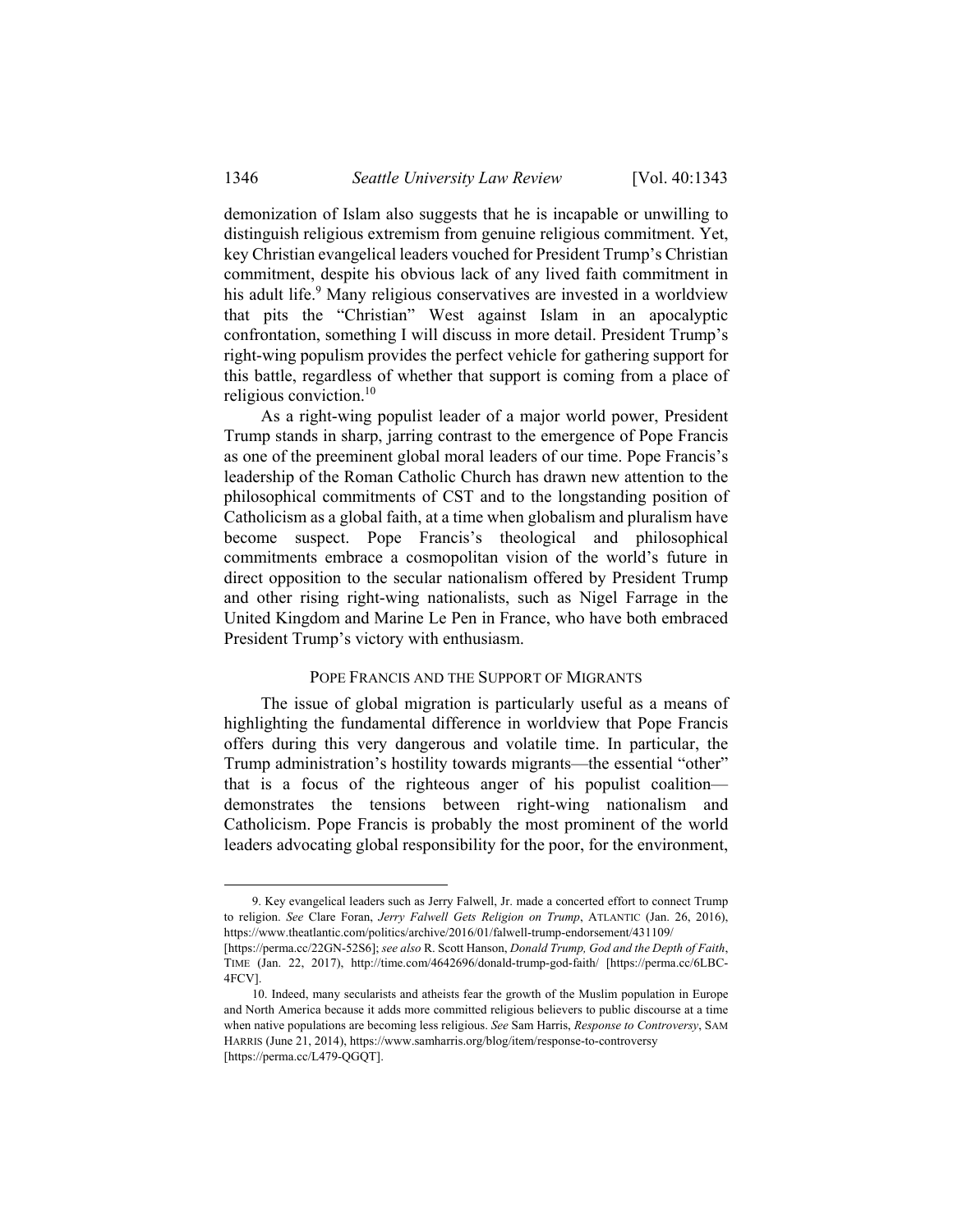and for an economic system that considers the needs of the weak and marginalized within the reality of a global economy. For Pope Francis, of course, this vision is a natural product of more than a century of CST regarding the rights of human beings, the special option for the poor, $11$  and the need for economic structures that serve human needs. The right-wing populism that propelled President Trump to power in the United States is a direct threat to the Catholic concept of human dignity for several reasons. Most notably, right-wing populism prioritizes the nation (or "the people") over the individual, rejects any notion of shared responsibility for the circumstances and fates of the global poor, and targets migrants and refugees.

Immigration is not a new phenomenon for the United States and is deeply tied to our identity as a "settler nation."12 The demography of the immigrant population has changed in recent decades. In 2013, the U.S. foreign-born population reached a record of 41.3 million people, an increase from 19.8 million in 1990 and 9.6 million in 1970.<sup>13</sup> Significantly, the percentage of immigrants in the population has more than doubled since 1970, which means that many people in their 40s and older have lived through a dramatic change in the ethnic and racial make-up of the American population, at least in certain areas of the country.<sup>14</sup> Not only are there more immigrants, but fewer immigrants are European and more of them are Asian, Latin American, and African.15 The consequences of these changes for the American population have been dramatic. The 2010 Census showed that racial and ethnic minorities accounted for 91.7% of U.S. population growth since 2000, with Hispanics accounting for 56% of the increase.<sup>16</sup> The majority of U.S. births are now among nonwhites,

 <sup>11.</sup> Throughout its history, the Church has held a unique commitment to the poor and encouraged others to take care of those who need it the most. It came to be called the "preferential option for the poor." *See* Allan Figueroa Deck, *Commentary on* S.J. Populorum Progressio, *in* MODERN CATHOLIC SOCIAL TEACHING: COMMENTARIES AND INTERPRETATIONS 292, 298 (Kenneth Himes ed., 2004).

 <sup>12.</sup> WILL KYMLICKA, MULTICULTURAL ODYSSEYS 71–73 (2007).

<sup>13</sup>*. Chapter 5: U.S. Foreign-Born Population Trends*, PEW RES. CTR (Sept. 28, 2015) http://www.pewhispanic.org/2015/09/28/chapter-5-u-s-foreign-born-population-trends/ [https://perma.cc/XQD2-FN46].

 <sup>14.</sup> Immigrants represent thirteen percent of the population in the United States today, an increase from about five percent in 1970 and eleven percent in 2000. Joel Kotkin, *The Changing Demographics of America*, SMITHSONIAN (Aug. 2010), http://www.smithsonianmag.com/40thanniversary/the-changing-demographics-of-america-538284/?all [https://perma.cc/4MMU-366C].

<sup>15</sup>*. The Facts on Immigration Today*, CTR. AM. PROGRESS (Oct. 23, 2014), https://www.americanprogress.org/issues/immigration/report/2014/10/23/59040/the-facts-onimmigration-today-3/ [https://perma.cc/RAV9-5JCS].

 <sup>16.</sup> Jeffrey S. Passel et al., *Explaining Why Minority Births Now Outnumber White Births*, PEW RES. CTR. (May 17, 2012), http://www.pewsocialtrends.org/2012/05/17/explaining-why-minoritybirths-now-outnumber-white-births/ [https://perma.cc/TF2Y-SW3W].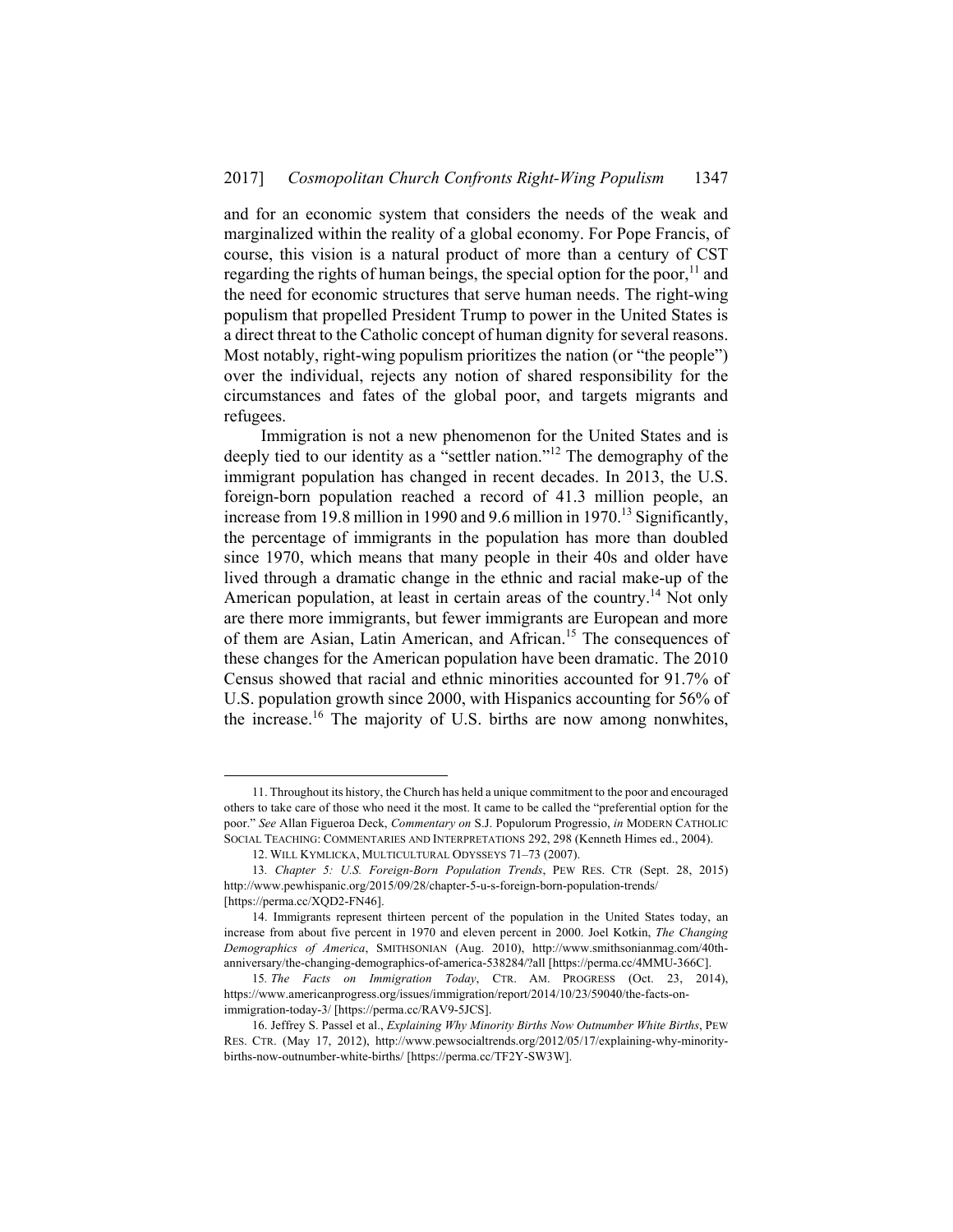topping  $50\%$  in  $2011$ ,<sup>17</sup> and the increase in the Hispanic population is now driven by birth rate.<sup>18</sup> The number of U.S.-born Hispanics reaching adulthood is approximately 800,000 per year,<sup>19</sup> and the U.S. Census Bureau predicts that the United States will become a "majority minority" (those who identify other than single-race white) nation before  $2050^{20}$ 

Our changing population has become a cultural flashpoint in the wake of the Great Recession of 2008–2009. Outright hostility to immigrants, including explicit lies and outrageous statements about Latino immigrants, was an essential part of Donald Trump's campaign rhetoric.<sup>21</sup> Stoking fear of Muslim "difference" was also central to his message.<sup>22</sup> It was this latter thread of rhetoric that provided the impetus for President Trump's recent immigration ban affecting several predominantly Muslim countries.<sup>23</sup> The chaos resulting from this executive order is widely known $^{24}$ 

In stark contrast to the rhetoric of the election, Catholic doctrine teaches that human dignity is God-given and transcends racial, ethnic, religious, and political boundaries.<sup>25</sup> The human person is both sacred and social, and this truth implies both moral and legal obligations of mutual

20*. See* Kotkin, *supra* note 14.

22*. See* Jenna Johnson, *Trump's Rhetoric on Muslims Plays Well with Fans, but Horrifies Others*, WASH. POST (Feb. 29, 2016), https://www.washingtonpost.com/politics/trumps-anti-muslim-rhetoricplays-well-with-fans-but-horrifies-others/2016/02/29/477f73dc-de37-11e5-846c-10191d1fc4ec\_ story.html [https://perma.cc/AJ4Q-MMUW].

23*. See* Exec. Order No. 13,769, 82 Fed. Reg. 8,977 (Jan. 27, 2017); *Executive Order: Protecting the Nation from Foreign Terrorist Entry into the United States*, White House Press Release (Jan. 27, 2017), https://www.whitehouse.gov/the-press-office/2017/01/27/executive-order-protecting-nationforeign-terrorist-entry-united-states [https://perma.cc/68W2-43AK].

 24. The ban separated families and wreaked havoc at airports across the nation. Specific incidents of the chaos included the barring of foreign-born medical residents attempting to return to their jobs in the United States. *See* Michael Hiltzik, *Another Casualty of Trump's Muslim Ban: U.S. Medical Training and Rural Healthcare*, L.A. TIMES (Feb. 1, 2017), http://www.latimes.com/business/ hiltzik/la-fi-hiltzik-ban-medical-20170201-story.html [https://perma.cc/PUT7-DX8C].

 25. Pontifical Council for Justice and Peace, *Compendium of the Social Doctrine of the Catholic Church* para. 105 (2005), http://www.vatican.va/roman\_curia/pontifical\_councils/justpeace/ documents/rc\_pc\_justpeace\_doc\_20060526\_compendio-dott-soc\_en.html [https://perma.cc/BN7U-9YM7].

 <sup>17</sup>*. Id.*

<sup>18</sup>*. Id.*

 <sup>19.</sup> Jens Manuel Krogstad & Mark Hugo Lopez, *Hispanic Nativity Shift*, PEW RES. CTR. (Apr. 29, 2014), http://www.pewhispanic.org/2014/04/29/hispanic-nativity-shift/ [https://perma.cc/ H98Q-PPWJ].

 <sup>21.</sup> Eyal Press, *Trump and the Truth: Immigration and Crime*, NEW YORKER (Sept. 2, 2016), http://www.newyorker.com/news/news-desk/trump-and-the-truth-immigration-and-crime

<sup>[</sup>https://perma.cc/5HQ9-MDWE] (accusing Mexico of sending its "rapists" to the United States); *Fact Check: Donald Trump's Speech on Immigration*, NPR (Aug. 31, 2016), http://www.npr.org/ 2016/08/31/492096565/fact-check-donald-trumps-speech-on-immigration (vastly overestimating the pace of Mexican immigration in recent years).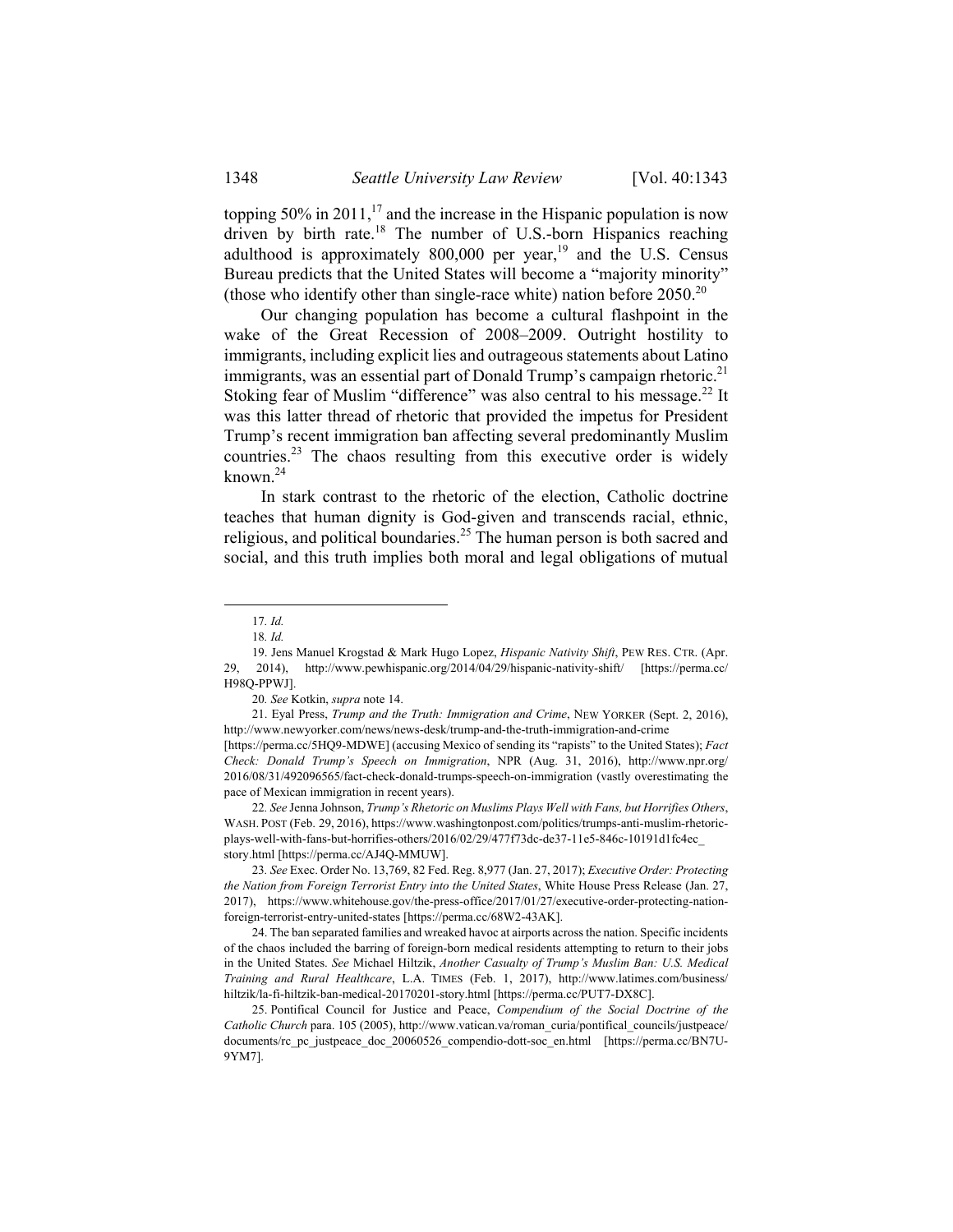support and assistance in the community.<sup>26</sup> This is important because, in this way, Catholic doctrine parts with the concept of rights most commonly articulated in the American context in recognizing that human beings need access to certain basic economic, cultural, and social goods to live a dignified existence.<sup>27</sup> Indeed, when circumstances are especially desperate within a particular community or nation, CST recognizes a right to migrate to a place where these economic, social, and cultural goods can be obtained.28 This right implies a concomitant responsibility on the part of other nations and communities to receive these migrants.

In their pastoral letter *Strangers No Longer*, Mexican and American bishops offered one of the more comprehensive statements on immigration in modern Catholic teaching.<sup>29</sup> Beginning with apostolic constitution, *Exsul Familia*, written by Pope Pius XII in 1952, the bishops traced the development in CST of the rights and responsibilities of states regarding immigration. $30$ 

Although the church recognizes the right of sovereign states to control their borders, this right is not absolute and the needs of migrants must be measured against the needs of receiving countries.<sup>31</sup> *Exsul Familia* was followed by an expansion of the understanding of the right to migrate in *Pacem in Terris*, written by Pope John XXIII in 1963.<sup>32</sup> Pope John announced a cosmopolitan political theory in which political authorities were responsible for the common good not only within their particular societies but also beyond them.<sup>33</sup> Addressing the issue in 1963, Pope John wrote: "We must bear in mind that of its very nature civil authority exists, not to confine men within the frontiers of their own nations, but primarily

 <sup>26.</sup> L. Roos, *The Human Person and Human Dignity as Basis for the Social Doctrine of the Church*, *in* PRINCIPLES OF CATHOLIC SOCIAL TEACHING 53, 57 (David A. Boileau ed. 1998).

 <sup>27.</sup> Fr. Dominique Peridans, *Catholics, Immigration, and the Common Good*, CTR FOR IMMIGRATION STUD. (Aug. 2009), http://cis.org/sites/cis.org/files/articles/2009/catholics-andimmigration.pdf [https://perma.cc/L4DS-J2D4].

 <sup>28.</sup> U.S. Conference of Catholic Bishops, Inc. & Conferencia del Episcopado Mexicano, *Pastoral Letter*, *Strangers No Longer Together on the Journey of Hope* para. 30 (2003), http://www.usccb.org/issues-and-action/human-life-and-dignity/immigration/strangers-no-longertogether-on-the-journey-of-hope.cfm [https://perma.cc/9Z4R-PMJZ].

<sup>29</sup>*. Id.*

<sup>30</sup>*. See* Pope Pius XII, *Apostolic Constitution*, Exsul Familia Nazarethana (1952), https://s3.amazonaws.com/berkley-center/1952ExsulFamilia.pdf [https://perma.cc/5YXT-JD7J].

<sup>31</sup>*. Id.*

 <sup>32.</sup> Pope John XXIII, *Encyclical Letter*, Pacem in Terris*: Establishing Universal Peace in Truth, Justice, Charity, and Liberty* (1963), http://w2.vatican.va/content/john-xxiii/en/encyclicals/ documents/hf\_j-xxiii\_enc\_11041963\_pacem.html [https://perma.cc/HS9D-TU4L].

 <sup>33.</sup> Drew Christiansen, S.J., *Commentary on Pacem in Terris*, *in* MODERN CATHOLIC SOCIAL TEACHING: COMMENTARIES AND INTERPRETATIONS 217, 229 (Kenneth Himes ed., 2004).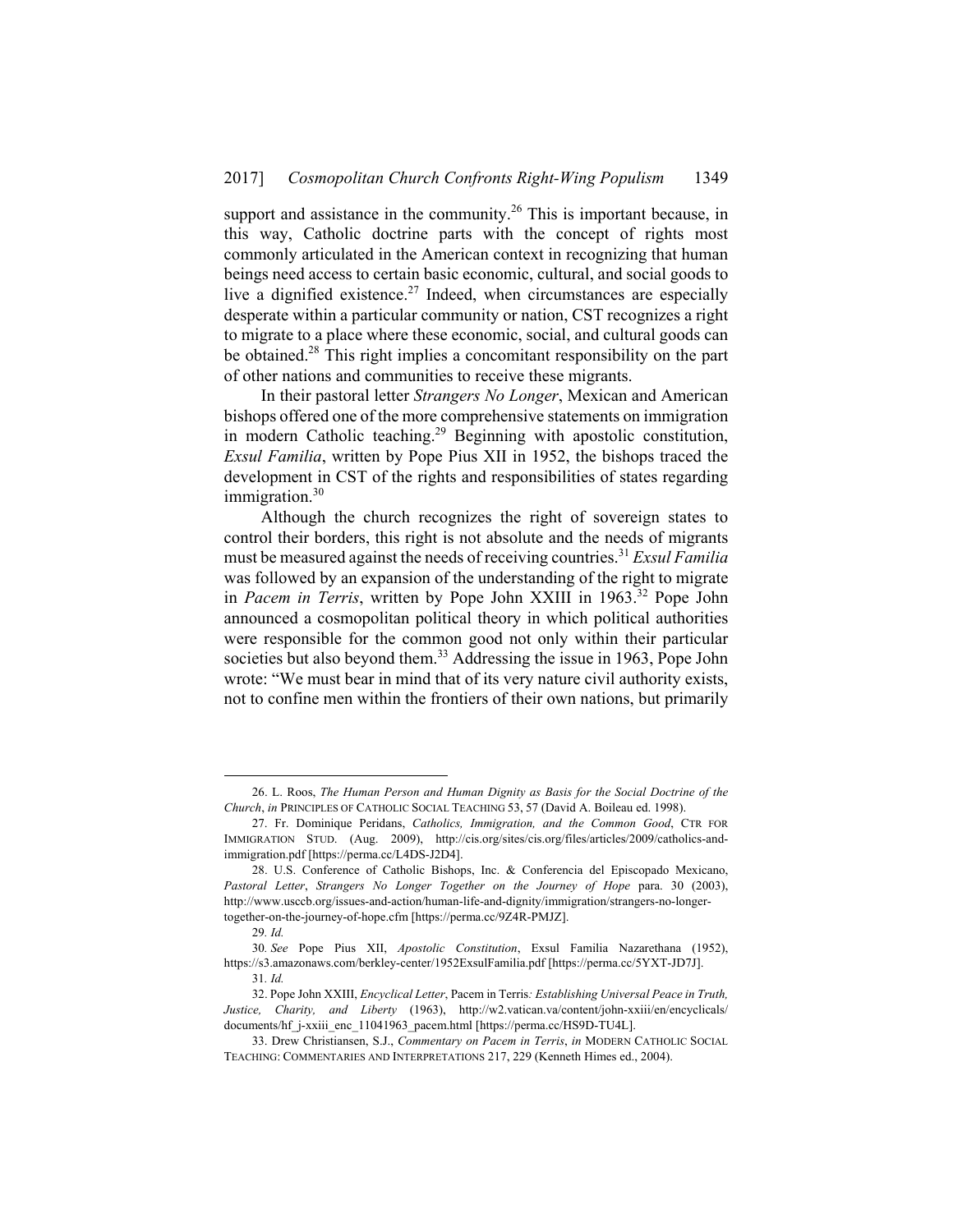to protect the common good of the State, which certainly cannot be divorced from the common good of the entire human family."<sup>34</sup>

The idea of the universal common good means that states have a responsibility to receive migrants who have just reasons for leaving their countries.<sup>35</sup> Wealthier states bear a stronger obligation in this regard.<sup>36</sup> Pope John Paul II continued this direction in Catholic teaching. In his *Message for World Migration Day* in 1995, he addressed the issue of undocumented migrants by linking the phenomenon to the problem of underdevelopment around the world and noted the need that wealthy nations had for the labor these migrants provide.37 Ultimately, *Strangers No Longer* announced five principles from Catholic teaching on the issue of migration:

I. Persons have a right to find opportunities in their homeland. All persons have the right to find in their own countries the economic, political, and social opportunities to live in dignity and achieve a full life through the use of their God-given gifts. In this context, work that provides a just, living wage is a basic human need.

II. Persons have a right to migrate to support themselves and their families. The Church recognizes that all the goods of the earth belong to all people. When persons cannot find employment in their country of origin to support themselves and their families, they have a right to find work elsewhere in order to survive. Sovereign nations should provide ways to accommodate this right.

III. Sovereign nations have the right to control their borders. The Church recognizes the right of sovereign nations to control their territories but rejects such control when it is exerted merely for the purpose of acquiring additional wealth. More powerful economic nations, which have the ability to protect and feed their residents, have a stronger obligation to accommodate migration flows.

IV. Refugees and asylum seekers should be afforded protection. Those who flee wars and persecution should be protected by the global community. This requires, at a minimum, that migrants have a right to claim refugee status without incarceration and to have their claims considered by a competent authority.

 <sup>34</sup>*. See* Pope John XXIII, *supra* note 32, para. 98.

<sup>35</sup>*. See, e.g.*, Christiansen, *supra* note 33, at 217, 231; Andrew M. Yuengert, *The Right to Migrate and the Universal Common Good*, PEPP. U. J. PEACE & JUST. STUD. (2004), http://seaverfaculty.pepperdine.edu/ayuenger/imm%20and%20univ%20cg.pdf [https://perma.cc/8LNE-QQCC].

 <sup>36.</sup> U.S. Conference of Catholic Bishops, Inc., *supra* note 28, para. 30.

 <sup>37.</sup> Pope John Paul II, *Undocumented Migrants: Message for World Migration Day* (1996), http://w2.vatican.va/content/john-paul-ii/en/messages/migration/documents/hf\_jp-

ii mes 25071995 undocumented migrants.html [https://perma.cc/9UCX-CDNU].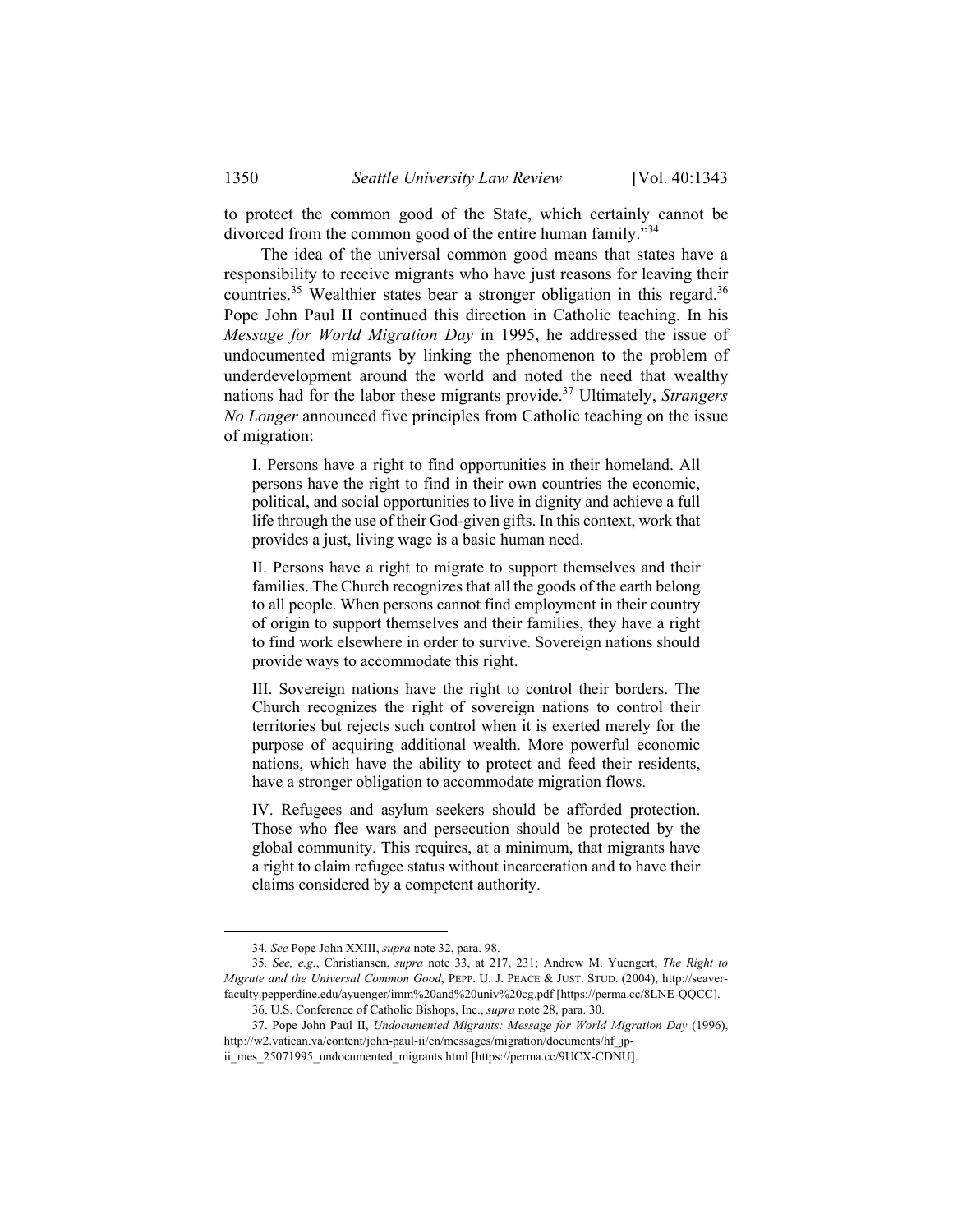V. The human dignity and human rights of undocumented migrants should be respected. Regardless of their legal status, migrants, like all persons, possess inherent human dignity that should be respected. Often they are subject to punitive laws and harsh treatment from enforcement officers from both receiving and transit countries. Government policies that respect the basic human rights of the undocumented are necessary.<sup>38</sup>

Although Catholic teaching recognizes nations' right to control their borders,39 this right is heavily balanced by the responsibilities elaborated in the other four principles, and it is fair to say that CST is primarily concerned with the human needs of migrants. While recognizing the pragmatic need for nations to secure their borders, Catholic teaching does not invest any special significance in the laws that create borders or define the legal status of migrants that would outweigh the moral imperatives to treat migrants with dignity. Furthermore, CST recognizes a "preferential option for the poor,"40 which means that when the ramifications of legal, political, and economic structures are considered, the needs of the poor and marginalized should take priority. We therefore should be concerned when fundamental rights are denied based on these structures, particularly when we know that they have been created by, and tend to favor, the wealthy and the powerful.

In his most recent encyclical on climate change and the global environmental crisis, *Laudato si*, Pope Francis offered a very clear statement on what a preferential option for the poor means in the context of extreme global inequality:

It needs to be said that, generally speaking, there is little in the way of clear awareness of problems which especially affect the excluded. Yet they are the majority of the planet's population, billions of people . . . . Indeed, when all is said and done, they frequently remain at the bottom of the pile. This is due partly to the fact that many professionals, opinion makers, communications media and centres of power, being located in affluent urban areas, are far removed from the poor, with little direct contact with their problems. They live and reason from the comfortable position of a high level of development

 <sup>38.</sup> U.S. Conference of Catholic Bishops, Inc. & Conferencia del Episcopado Mexicano, *supra* note 28, para. 33.

<sup>39</sup>*. Id.*

 <sup>40.</sup> Pope John Paul II, *Encyclical Letter*, Solicitudo Rei Socialis para. 42 (1991), http://w2.vatican.va/content/john-paul-ii/en/encyclicals/documents/hf\_jp-ii\_enc\_30121987\_ sollicitudo-rei-socialis.html [https://perma.cc/T6GQ-WXMW].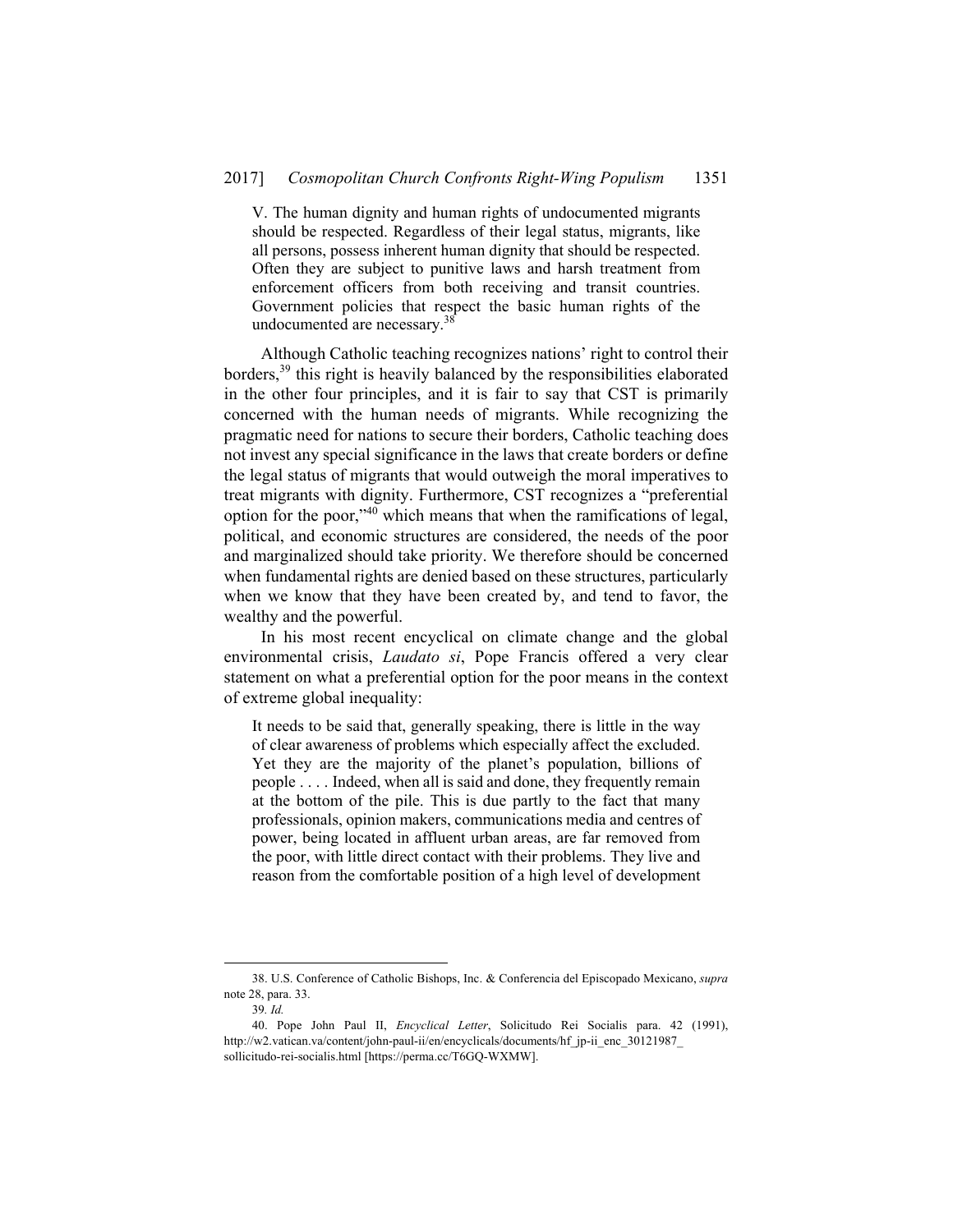and a quality of life well beyond the reach of the majority of the world's population.<sup>41</sup>

Catholicism's cosmopolitanism in this instance is rooted in its vision of global responsibility for the protection of human dignity and its commitment to global distributive justice. Justice claims are not limited to ethnic or cultural groups, or the nation–state. It is not that those communities do not matter, but they are not supreme. Pope Francis's position on global responsibility is clear and CST has developed in one consistent direction. Yet, despite these hopeful signs, there is a significant split among Catholics regarding right-wing populism.

## RIGHT-WING POPULISM AND TRADITIONALIST CATHOLICISM

Many American Catholics are conflicted on how to identify politically.42 Opposition to abortion has become indispensable for some, and it has caused many to vote Republican regardless of any other aspects of the Republican political agenda that might conflict with Catholic teaching.43 But, in the United States this tendency appears to be the province of certain white Catholics. Nonwhite Catholics, notably Hispanics, have generally rejected appeals to collapse their political engagement into the abortion issue.<sup>44</sup> Knowing that they were the prime subjects of the Trump campaign's xenophobia, or, if they are native-born, that they probably are not viewed as part of "the people," it appears they had a personal stake in rejecting Donald Trump and his pro-life and religious freedom appeals. Theologian Stephen Pope noted shortly after the election that:

Many of Trump's Catholic supporters presumably found his callousness and cruelty to be "personally distasteful," but *not objectionable enough* to make them repudiate him. Yet if we vote for the candidate we have to take responsibility for supporting the whole

 <sup>41.</sup> Pope Francis, *Encyclical Letter*, Laudato Si'*: On Care for Our Common Home*, at para. 49 (2015), http://w2.vatican.va/content/dam/francesco/pdf/encyclicals/documents/papa-francesco\_ 20150524\_enciclica-laudato-si\_en.pdf [https://perma.cc/QCZ6-FNZW].

<sup>42</sup>*. See* Jacob Lupfer, *Why Donald Trump is Losing Catholic Voters*, RELIGION & POL. (Sept. 20, 2016), http://religionandpolitics.org/2016/09/20/why-donald-trump-is-losing-catholic-voters/ [https://perma.cc/5NJT-X99Y] (attributing a significant departure of white Catholics away from Trump to some of his views on immigration and deportation).

 <sup>43.</sup> Olga Khazan, *Why Christians Overwhelmingly Backed Trump*, ATLANTIC (Nov. 9, 2016), https://www.theatlantic.com/health/archive/2016/11/why-women-and-christians-backedtrump/507176/ [https://perma.cc/TU8T-RTWU].

 <sup>44.</sup> Fifty-two or fifty-three percent of Catholics voted Trump overall, but sixty-seven percent of Hispanic Catholics voted for Clinton and sixty percent of white Catholics voted for Trump. Gregory A. Smith & Jessica Martínez, *How the Faithful Voted: A Preliminary 2016 Analysis*, PEW RES. CTR. (Nov. 9, 2016), http://www.pewresearch.org/fact-tank/2016/11/09/how-the-faithful-voted-apreliminary-2016-analysis/ [https://perma.cc/VY4B-8CNZ].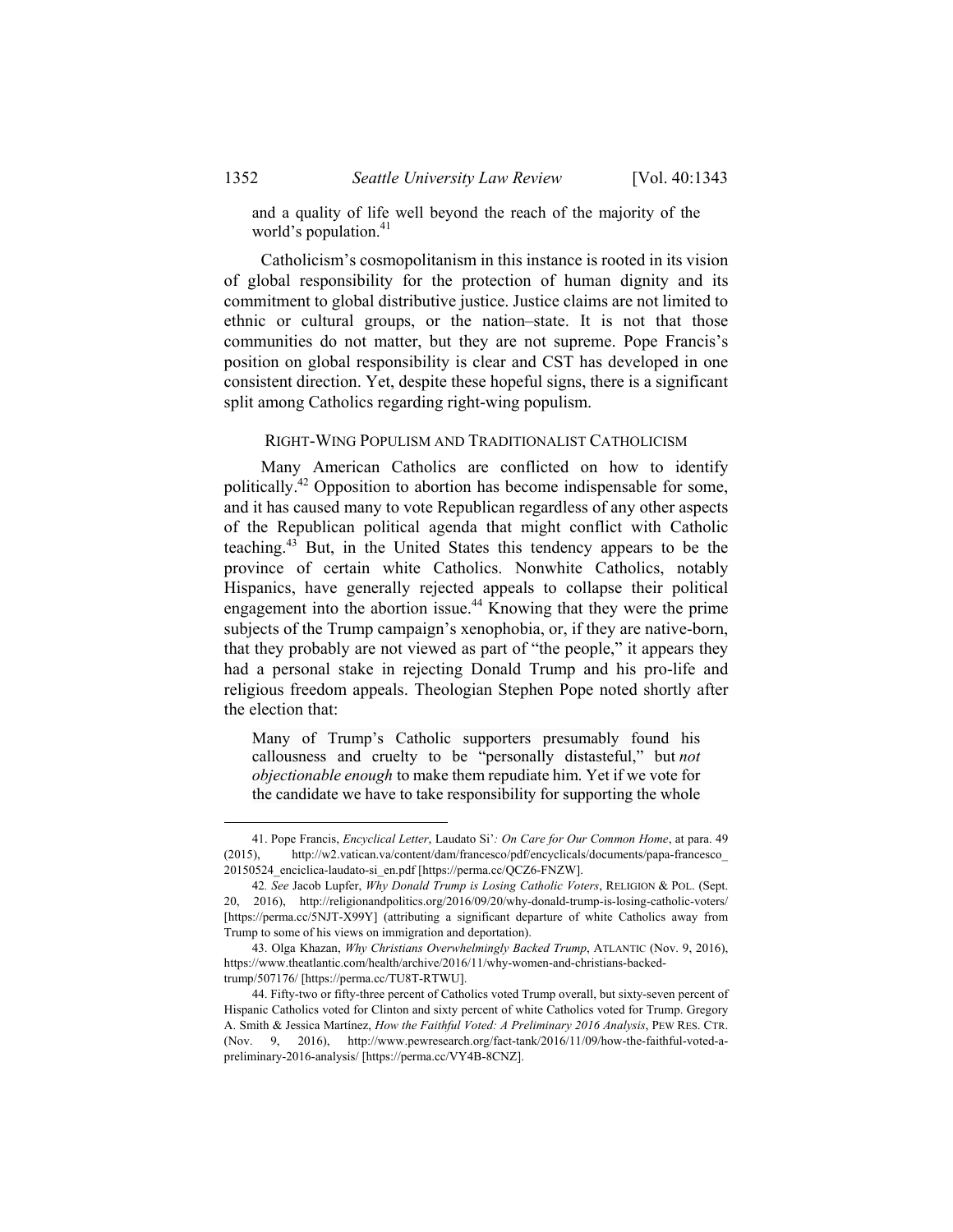package, not just the particular traits or policies we happen to like. Catholic social ethics recognizes the importance of jobs at a living wage, affordable health care, and national security, but insists that we ought not to seek these goods by unjust means or in any way by dehumanizing others. Christian identity makes more fundamental claims on us than does American identity. Many Catholics either don't know about or don't want to apply this principle to their electoral decision-making.45

Some white Catholics in the United States may have found Donald Trump's populist message appealing because it is their American identity that comes first, and how they position themselves within that identity is what drives their political choices. Moreover, identifying as "white" at the exclusion of any other ethnic background may also be particularly compelling at a time when darker skinned immigrants are increasingly seen as dangerous "others."<sup>46</sup> The racialization of immigrants would be consistent with the longstanding American tradition of marginalizing or "othering" through binary categorizations—white vs. black, good vs. bad, free vs. slave, us vs. them. $47$  Furthermore, in the current political environment, native-born, nonwhite people, notably African-Americans, are arguably viewed as the undeserving beneficiaries of identity politics and the favors of the illegitimate elite. For these Trump supporters, it increasingly appears that Catholic identity has been collapsed into certain notions of what it means to be American, white, and politically conservative in the United States today. That identity is uncomfortable with what the Catholic Church teaches about the poor, the marginalized, and global distributive justice:

Millions of Catholics helped to elect someone who has displayed contempt for much of what lies at the heart of Christian morality—compassion, forgiveness, humility, fidelity, and patience. His campaign proposals run directly contrary to core values affirmed by CST's—solidarity, the preferential option for the poor, the common good, stewardship of the planet, and the intrinsic dignity of every person, regardless of race, religion, or gender. Most striking is his constant denigration of and contempt for society's so-called "losers"—precisely those to whom Jesus paid the most attention.<sup>48</sup>

 <sup>45.</sup> Stephen J. Pope, *Not the Time for Reconciliation*, COMMONWEAL MAG. (Nov. 21, 2016), https://www.commonwealmagazine.org/not-time-reconciliation [https://perma.cc/9RPS-JG68].

 <sup>46.</sup> GREGORY WEEKS, U.S. AND LATIN AMERICAN RELATIONS 235 (2015).

<sup>47</sup>*. See* EVELYN NAKANO GLENN, UNEQUAL FREEDOM: HOW RACE AND GENDER SHAPED AMERICAN CITIZENSHIP THROUGH LABOR 10 (2002).

<sup>48</sup>*. Id.*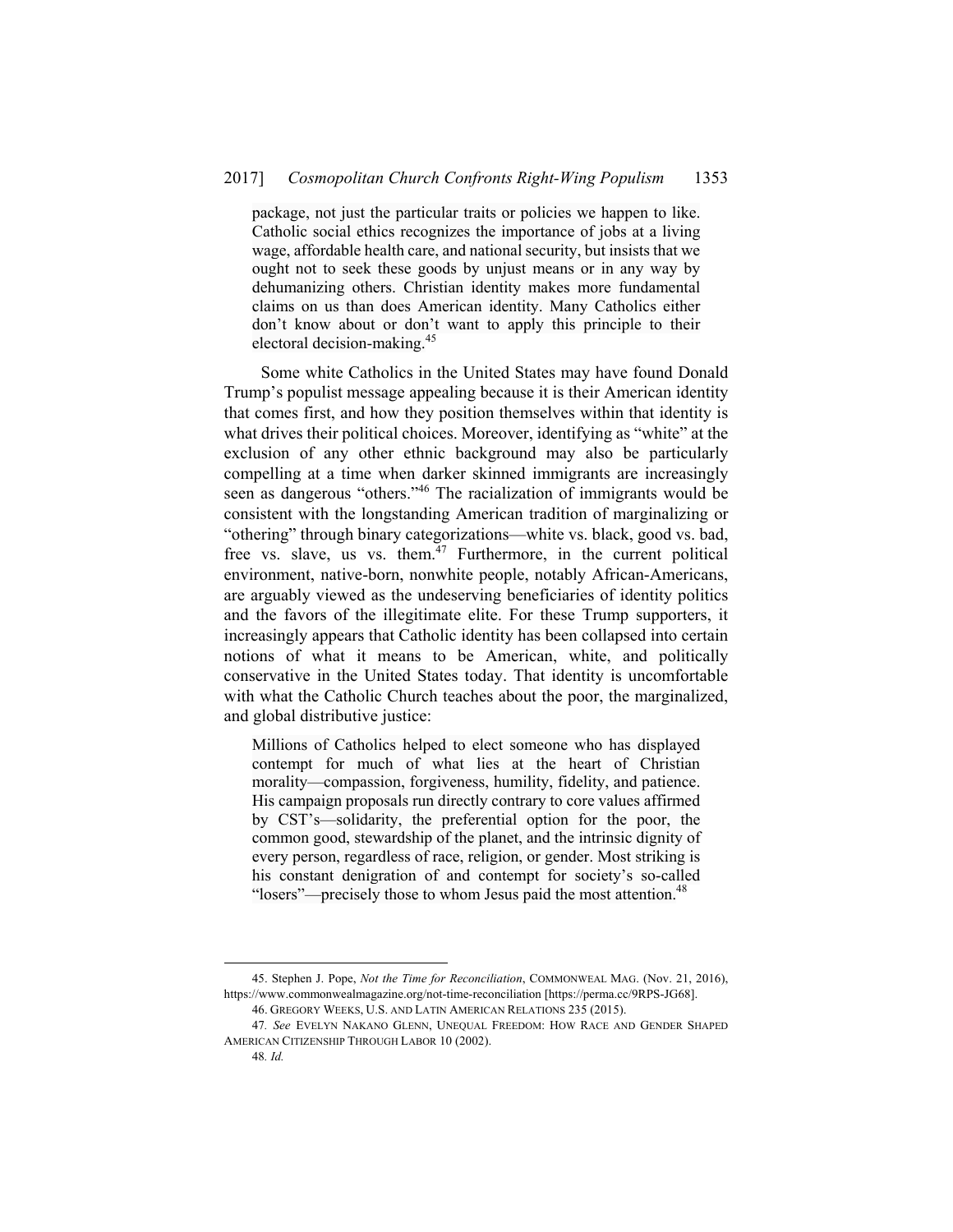If one considers how Catholics worldwide have responded historically to right-wing populism, white American Catholics have been following a fairly predictable path. In both the nineteenth and twentieth centuries, conservative Catholics in Latin America and Europe were drawn to charismatic right-wing leaders who promised to "clean up" disorderly societies.<sup>49</sup> These leaders were very effective at identifying external and internal enemies that many Catholics also viewed with suspicion: Jews, foreigners, communists, atheists, student agitators, and so on. $50$ 

These tendencies among some Catholics are emerging again in Europe. For example, in twenty-first century France, a renewed interest exists in appealing to committed Catholics as part of the electorate.<sup>51</sup> Much of the discussion turns on conversations about French identity. Who is French? Do you have to be white and Catholic? French democracy, like its American counterpart, was the product of revolutionary ideas viewed as universal, and traditionally, it has not been ethnically particular or racialized.52 Indeed, for over a century France has embraced "laicism" as a means of removing religion—mainly the Roman Catholic Church—from public life.53 This tradition is so entrenched in French politics that even Marine Le Pen's right-wing populism rejects public engagement with Catholicism or Christianity.54 The "people" in the populism of the National Front are not necessarily Catholic.

Nevertheless, the current crisis around immigration, refugees, the rise of Islam (France's second largest religion),<sup>55</sup> and the populist right has coincided with the emergence of a more vocal group of practicing French Catholics engaging in public debate; they divide along two groups. One group arguably sees Catholicism as an essential part of French culture, particularly in the face of the growing presence of Muslims in Europe. These voices are critical of the Catholic hierarchy for not resisting the threat Islam poses to European identity, and they accuse recent popes and

 <sup>49</sup>*. See* Greven, *supra* note 3, at 2.

<sup>50</sup>*. See* Geoff Read et al., *Trumpism, Fascism, and the Lessons of History*, ACTIVEHISTORY (Jan. 20, 2017), http://activehistory.ca/2017/01/trumpism-fascism-and-the-lessons-of-history/ [https:// perma.cc/FL9K-BLLC] ("Like German Lutherans, Catholics, and Seventh-Day Adventists for Nazism, and Catholics for Italian and French fascist movements, American Protestant evangelicals provided a deep reservoir of electoral support for Trump . . . .").

 <sup>51.</sup> Sylvie Kauffman, Opinion, *God is Back – in France*, N.Y. TIMES (Jan. 26, 2017), https://www.nytimes.com/2017/01/26/opinion/god-is-back-in-france.html?\_r=0.

<sup>52</sup>*. See* Jean Bauberot, *The Evolution of the French Secularism*, *in* MAKING SENSE OF THE SECULAR: CRITICAL PERSPECTIVES FROM EUROPE TO ASIA 44–45 (Ranjan Ghosh ed., 2014).

<sup>53</sup>*. Id.*

 <sup>54.</sup> Andrew Callus, *Le Pen Slams Rival Fillon Over Use of Religion in Politics*, REUTERS (Jan. 11, 2017), http://www.reuters.com/article/uk-france-election-secularism-idUSKBN14V0ZL [https://perma.cc/8CRP-QWSB].

 <sup>55.</sup> JONATHAN LAURENCE & JUSTIN VAÏSSE, INTEGRATING ISLAM 15 (2007).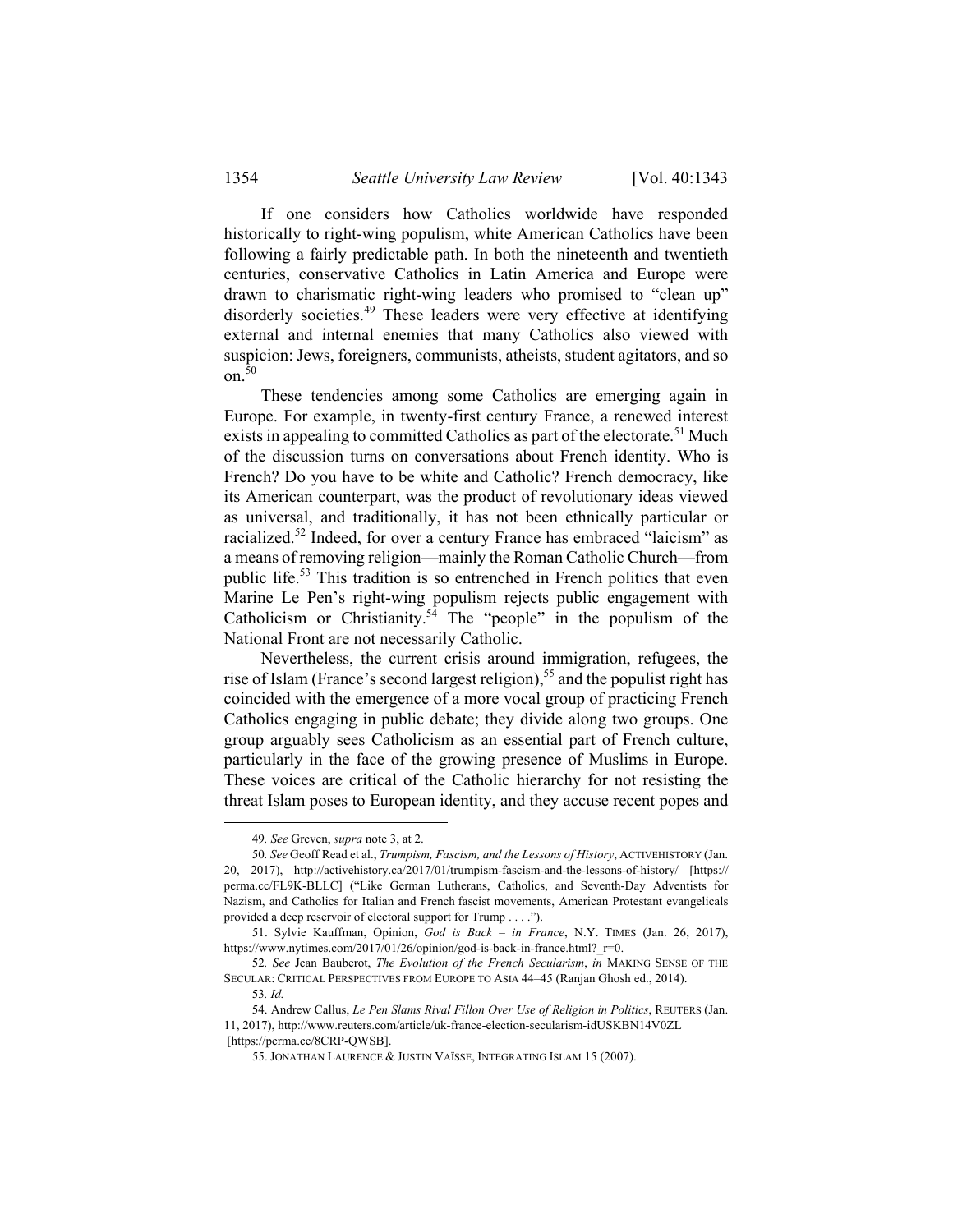the Catholic hierarchy of abetting the destruction of European civilization.56 The other group, however, sees Christianity as a source of tolerance and rejects calls to aggressive assertions of Christian identity. Erwan le Morhedec calls this a struggle between "faith" and "identity." Le Morhedec argues that the flight to Christian identity on the political right is occurring while ignoring core Christian teachings around hospitality and engagement with others.<sup>57</sup> A faithful Christian would take a worldview exemplified by the messages of Pope Francis, rooted in the traditional teachings of the Gospels and concerning itself with living out Christian values in a changing world.<sup>58</sup>

American Catholics are prone to the same tensions, although they manifest themselves around different issues in the American context.<sup>59</sup> President Trump's key political advisor, Stephen Bannon, is a conservative Catholic who reportedly has close ties to traditionalists in the Vatican.<sup>60</sup> He and other conservative American Catholics have made similar "clash of civilization" arguments as those being expressed by French Catholics on the right.<sup>61</sup> They expect the Pope to shore up a crumbling Christian civilization that is under threat internally and externally, and they see Pope Francis as not only failing in this task but also accelerating Christendom's destruction through his outreach to global Islam and embrace of Muslim migrants.<sup>62</sup>

As "white" becomes an "identity" in which to situate grievance in a time when the United States has become more diverse and the politics of

 <sup>56</sup>*. See* LAURENT DANDRIEU, ÉGLISE ET IMMIGRATION: LE GRAND MALAISE 151–92 (2017) (explaining that the Roman Catholic Church has been complicit in allowing a Muslim "invasion" of Europe through unchecked immigration that threatens to overwhelm the Christian foundations of European society and democracy. Dandrieu does not view Islam as a compatible partner with French democracy and pluralism, and he believes the Pope Francis has failed in his role as defender of the faith).

<sup>57</sup>*. See* ERWAN LE MORHEDOC, IDENTITAIRE: LE MAUVAIS GENIE DU CHRISTIANISME 816–35 (2017) (warning against "identitarianism," a movement that attempts to capture Catholicism as part of a racialized French identity set in opposition to multiculturalism and employed to fuel anti-Muslim sentiment. Le Morhedec views this identity-based Catholicism as religiously inauthentic and inconsistent with the message of the Christian gospels, particularly as witnessed by Pope Francis).

<sup>58</sup>*. Id.*

 <sup>59.</sup> Such issues, for example, include a desire to keep out Mexican immigrants painted as murderers and rapists. *See* Greven, *supra* note 3, at 4.

 <sup>60.</sup> Jason Horowitz, *Steve Bannon Carries Battles to Another Influential Hub: The Vatican*, N.Y. TIMES (Feb. 7, 2017), https://www.nytimes.com/2017/02/07/world/europe/vatican-steve-bannonpope-francis.html.

<sup>61</sup>*. See generally* SAMUEL HUNTINGTON, THE CLASH OF CIVILIZATIONS AND THE REMAKING OF WORLD ORDER (1996).

 <sup>62.</sup> Paul Weldman, *Steve Bannon is the Most Powerful Person in the Trump White House. That Should Terrify Us.*, WASH. POST: THE PLUM LINE (Feb. 1, 2017), https://www.washingtonpost.com/ blogs/plum-line/wp/2017/02/01/steve-bannon-is-the-most-powerful-person-in-the-trump-whitehouse-that-should-terrify-us/?utm\_term=.efadd595036d [https://perma.cc/C2ZP-RDXJ].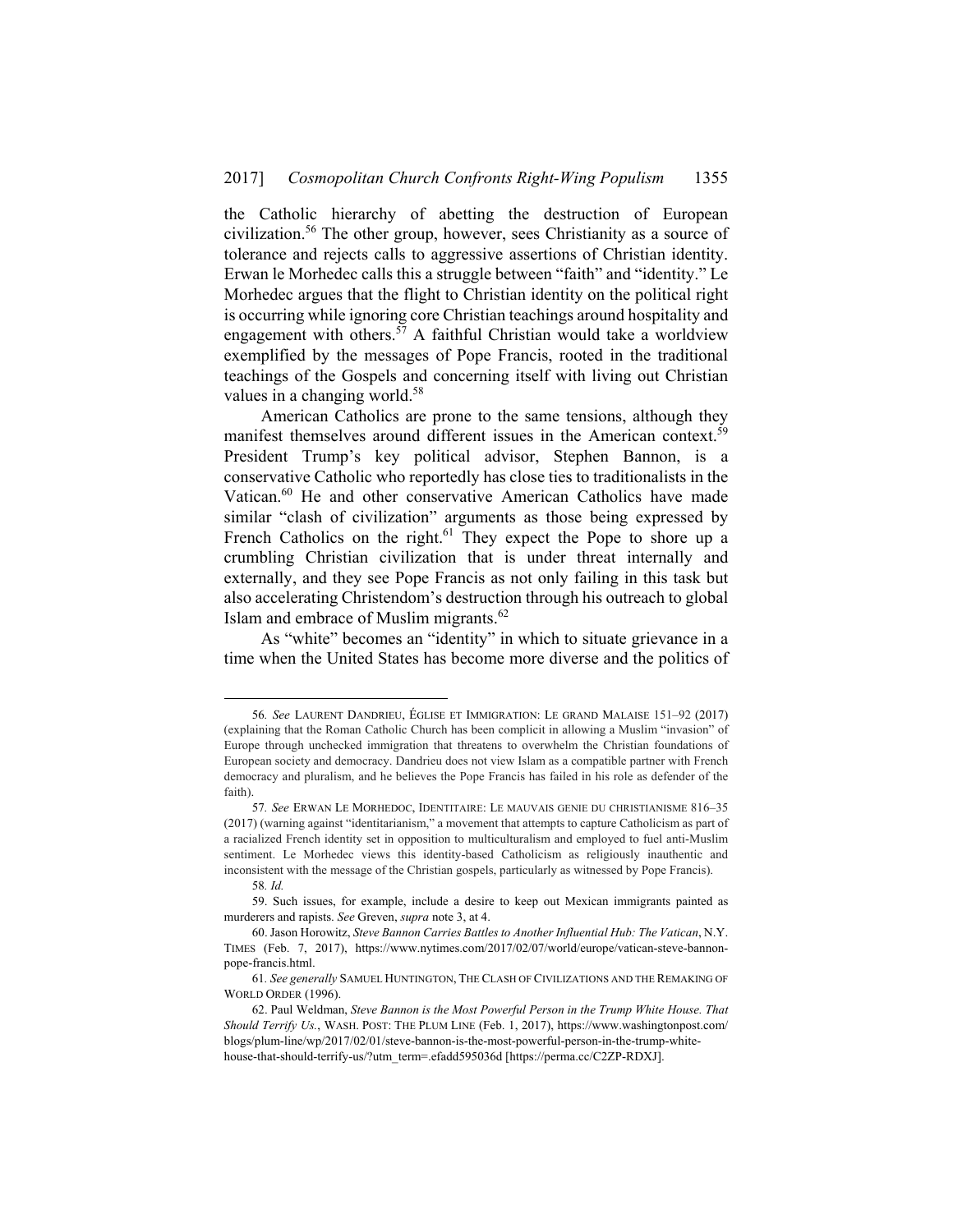identity has assumed enormous political salience, Donald Trump's political message and the people with whom he surrounds himself suggest that "real" America is white America. This is where the ethnic nativism long present in American culture finds its home—in whiteness. Without naming it explicitly, President Trump calls upon "whiteness" in his assemblage of "the people." Immigrants, migrants, and refugees do not belong because of the economic competition they offer and the danger they pose to the American way of life.<sup>63</sup> Blacks and Latinos live in—and cause—"carnage" and are the tools of the left-leaning elites who have benefited from globalization and the destruction of the middle class.<sup>64</sup> When the elites make common cause with minorities and immigrants through "political correctness" and multiculturalism, many white Catholics ally themselves with other whites who view the nation's growing diversity as yet another threat to their prospects.<sup>65</sup> They see people like themselves in the snarling anger and moral outrage of Stephen Bannon and Bill O'Reilly on Fox News,  $\frac{6}{6}$  and they believe they represent the real America regardless of what the Catholic Church teaches.

Despite all this, Trump's presidency may offer an opportunity. If President Trump maintains his bargain with religious conservatives on issues of religious freedom, space may open up in public discourse for Catholics and others to form a religiously informed counter-narrative. It is of course difficult to know whether President Trump is serious about allowing religious diversity to flourish, and to some degree this seems unlikely.<sup>67</sup> We should not assume that the expanded religious freedom he promises would be for all religions. If, for instance, President Trump is successful in securing the repeal of the Johnson Amendment,<sup>68</sup> thereby

 <sup>63.</sup> Trump painted a picture of "American carnage" in his inaugural address, placing blame on "the crime and gangs and drugs" that run rampant in our inner cities. *Inaugural Address: Trump's Full Speech*, *supra* note 5.

<sup>64</sup>*. See id.*

<sup>65</sup>*. See* Joan Walsh, *How Donald Trump is Helping White Christian America Commit Suicide*, NATION (July 11, 2016), https://www.thenation.com/article/how-donald-trump-is-helping-whitechristian-america-commit-suicide/ [https://perma.cc/Q3CP-5HHK] (explaining that white Christian America sees the modifier "white" as the cornerstone of self-identity).

 <sup>66.</sup> Bill O'Reilly expressed his outrage on Fox News over Mexican immigrants, claiming they are "not achievers in the economic sense" and that the percentage of Mexican criminals represents "a huge burden on the American taxpayer and a dangerous situation for we, the people." *See* Bill O'Reilly, *Bill O'Reilly: The Vilification of Donald Trump Over Illegal Immigration*, FOX NEWS (July 7, 2015), http://www.foxnews.com/transcript/2015/07/07/bill-oreilly-vilification-donald-trump-overillegal-immigration.html [https://perma.cc/XHQ3-T7BZ].

<sup>67</sup>*. See* Ian Lovett et al., *Trump Draft Order Would Expand Religious Rights, Could Allow Denial of Service to Gays*, WALL ST. J. (Feb. 5, 2017), https://www.wsj.com/articles/draft-ofexecutive-order-proposes-expanding-legal-protections-on-religious-grounds-1486071114.

 <sup>68. 26</sup> U.S.C. § 501 (2015); Mark Landler & Laurie Goodstein, *Trump Vows to "Destroy" Law Banning Political Endorsements by Churches*, N.Y. TIMES (Feb. 2, 2017),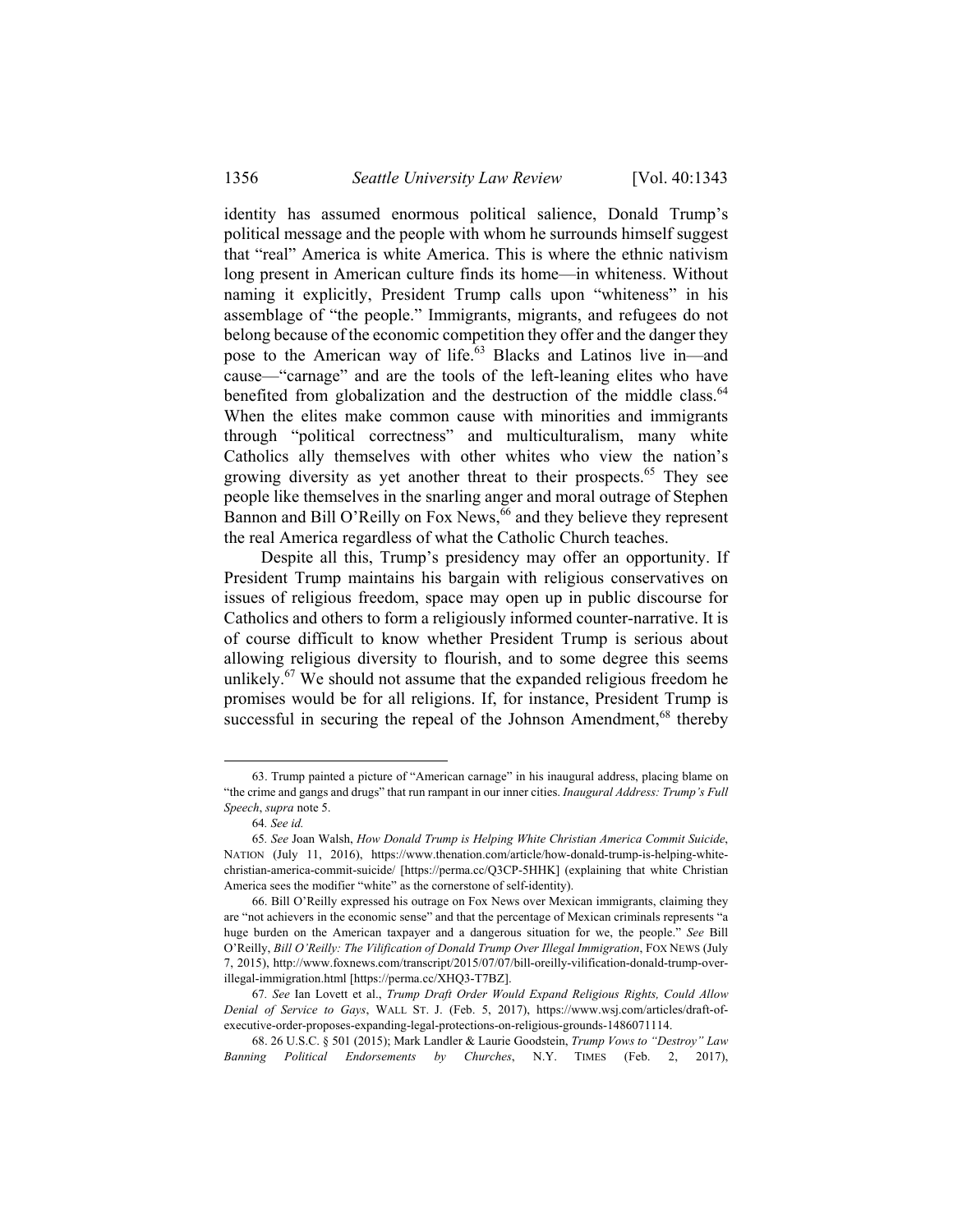freeing religious congregations and institutions to engage in politics while retaining their tax-exempt status, are we confident that imams will enjoy the same freedoms as rabbis, priests, and pastors?<sup>69</sup> The repeal of the Johnson Amendment has been pressed by Christian evangelical conservatives, but they arguably lack concern about the implications of this freedom for non-Christians in American political life and public discourse.<sup>70</sup>

As Angus Ritchie argues, when we think of the role of religion in public life, we need to move away from the binary model of "Christendom" versus secularism and move toward a model of healthy pluralism:

It is often assumed that there are only two possible positions with respect to the place of religion in public life—*either* a settlement which continues the arrangements of a previous age, in which Christianity has a foundational role in civic life *or* a settlement which removes a distinctive Christian voice from the public square. If those are the only two positions a journalist or commentator can imagine, they will inevitably understand any new set of proposals falling into one or the other category.<sup>71</sup>

Ritchie argues for a third way—a "deep pluralism" that

conceives of a settlement in which *no* particular worldview has a foundational role . . . . The motivation for denying any worldview that foundational role is not the relativistic conviction that every worldview is equally valid. Rather, the reason for denying any worldview a foundational role is that citizens cannot agree on *which* of the contending worldviews is true. In order to sustain a peaceable and constructive common life, we need to find a way of conducting a public discourse which is seen as equitable by people with very different convictions.<sup>72</sup>

Pope Francis offers inspiration for a future built on deep pluralism. Catholicism, properly understood, rejects right-wing populism, based on

https://www.nytimes.com/2017/02/02/us/politics/trump-johnson-amendment-political-activitychurches.html.

<sup>69</sup>*. See* Jeremy W. Peters, *The Johnson Amendment, Which Trump Vows to "Destroy," Explained*, N.Y. TIMES (Feb. 2, 2017), https://www.nytimes.com/2017/02/02/us/politics/johnsonamendment-trump.html.

<sup>70</sup>*. See* Tribune News Services, *Trump Vows to 'Totally Destroy' Rule Imposing Political Limits on Churches*, CHI. TRIB. (Feb. 2, 2017), http://www.chicagotribune.com/news/nationworld/ ct-donald-trump-johnson-amendment-20170202-story.html [https://perma.cc/NY5F-7NXU].

 <sup>71.</sup> Angus Ritchie, *After Christendom*, *in* Strangers into Citizens: Faith and Public Life in the Age of Global Migration (unpublished manuscript) (on file with author).

<sup>72</sup>*. Id.*